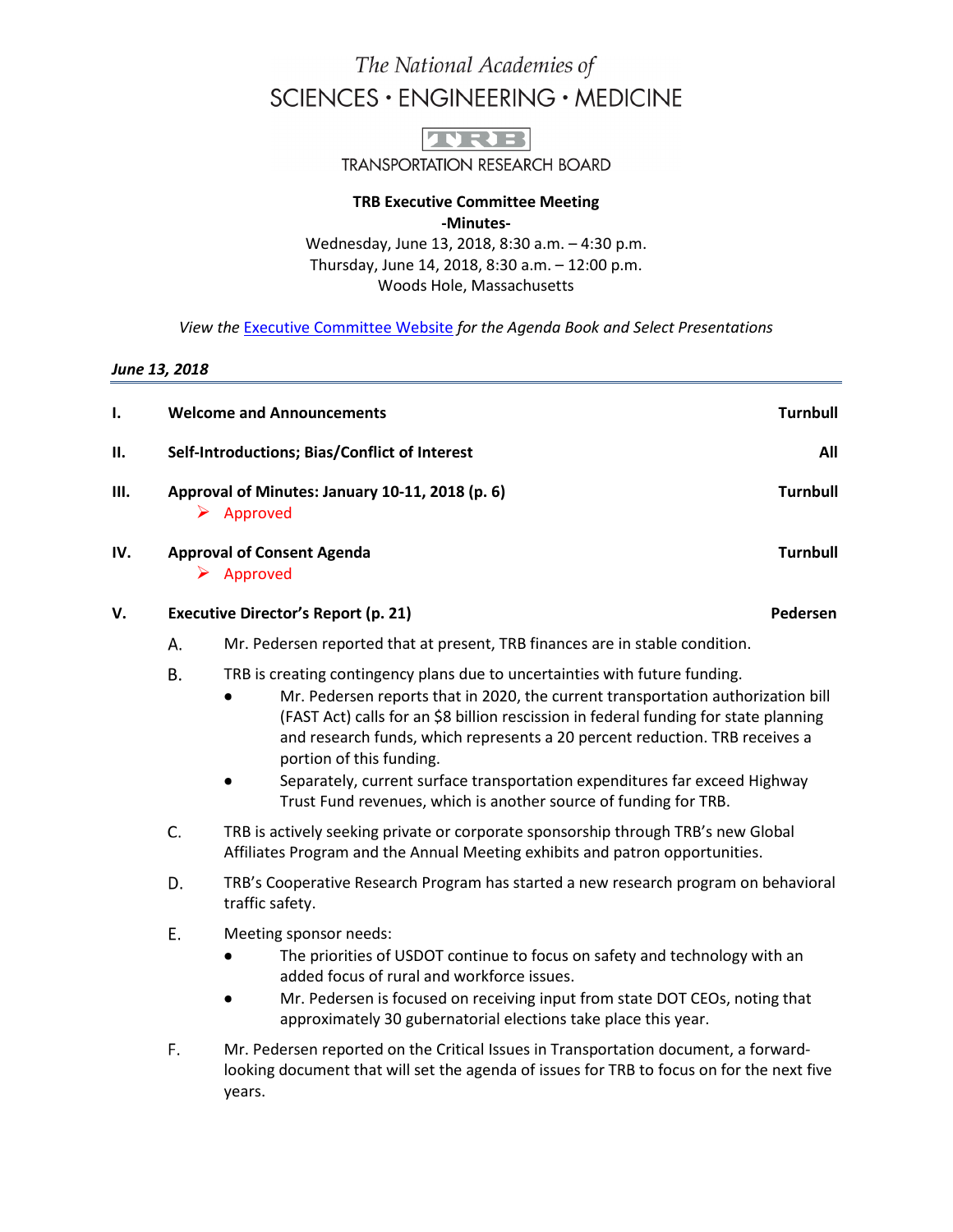- G. Update on the National Research Council (NRC) of the National Academies Transformation:
	- Dr. Marcia McNutt, president of the National Academies of Sciences, had hired the National Association of Public Administration (NAPA) to review NRC processes and procedures.
	- The NRC needs to streamline and consolidate operations of Information Technology, Human Resources, Contracting, and Communications – to modernize and create more efficiencies in the system in order to deliver to our sponsors.
	- The consensus study process is considered the "gold standard" in advice to the federal government; however, the process is slow, deliberative, and cumbersome, and the NRC needs a mechanism to deliver advice more quickly to meet the critical and urgent questions for the federal government.
	- NRC transformation teams will be providing oversight and implementation recommendations, and Mr. Pedersen will keep the Executive Committee informed with progress.
	- External Communications Review:
		- i. TRB's communications plan is now out-of-date as communications in 2018 now emphasizes mobile-ready products.
		- ii. The external review found that the National Academies used a productoriented approach and recommends that it shift to a user-oriented approach. For example, the Washington Post collects data on users' use of its products and can be more responsive to what their audience wants.
		- iii. The review recommended consolidating communications staff with a focus on embedding staff in the various program units of the NASEM.
		- Communications is changing so fast that we need to hire someone to iv. stay current of all the changes.
	- Mr. Pedersen reported that he is interested in revising TRB's Marketing and Communications plan, measuring the impacts of products and services, collaborating with other programmatic units of the NASEM, increasing international partnerships, and fostering inclusion and diversity.

## **VI. TRB Division Committee Report (p. 38) Hanson**

- The Division Committee is the liaison between the NASEM and TRB. The Division A. Committee evaluates the composition of the committees in terms of diversity and monitors the report review process to ensure quality.
- **B.** Monitoring diversity of Technical Activities, Cooperative Research Program, and the Consensus and Advisory Study Divisions helps to monitor TRB's inclusion of diverse people in its activities.
	- $\bullet$ 72 percent of the members of Technical Activities standing committees identify as white.
	- A larger percentage of underrepresented individuals are friends of TRB standing committees. As friends transition to full members, committees will become more diverse.
- C. CRP panels have had a gradual but at time uneven increase of females and minorities over time.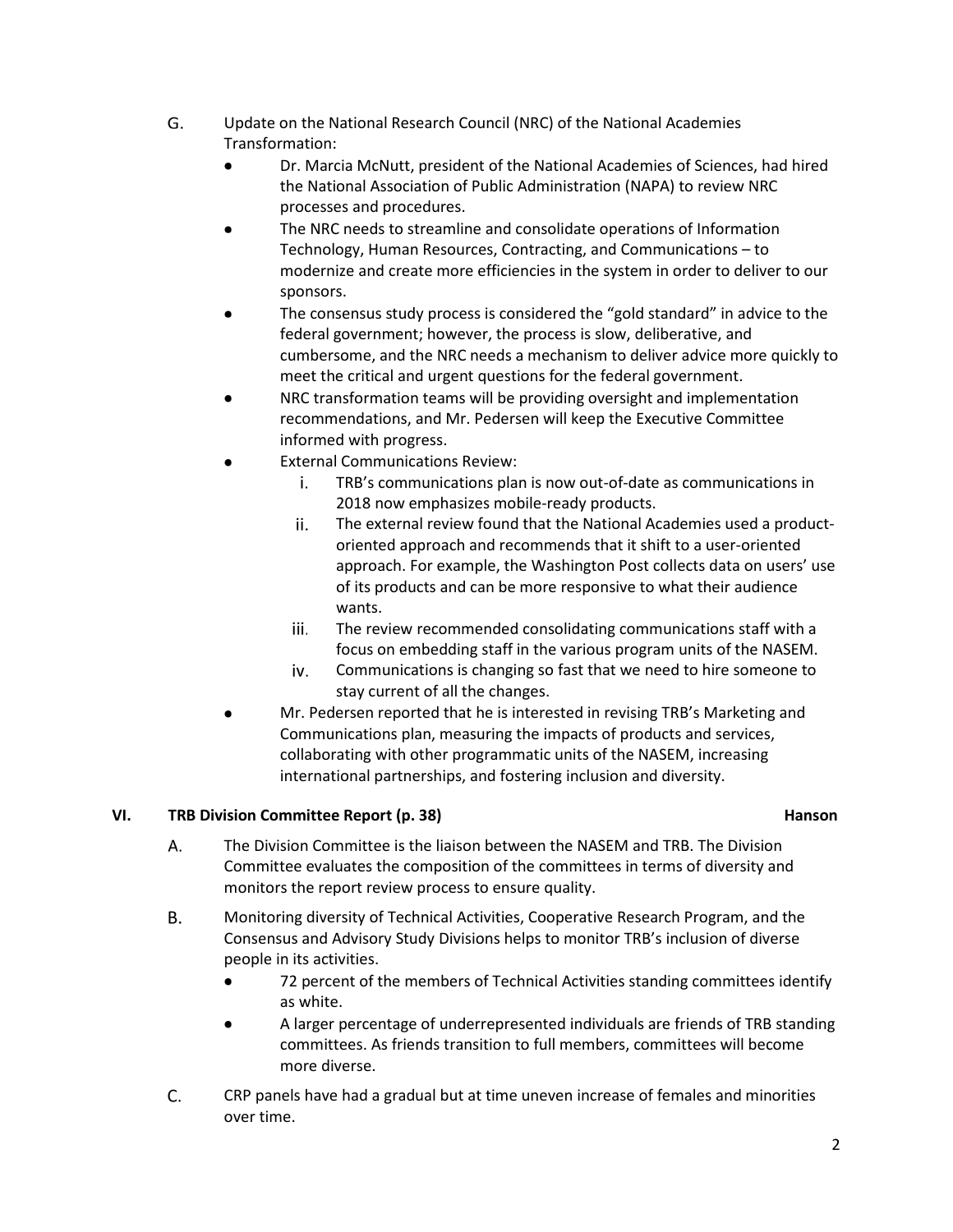### **VII. Diversity and Inclusion Plan Update (p. 51) Lewis**

- Α. A special committee was formed after release of the January 2018 release of the diversity and inclusion plan.
- **B.** The plan calls for diversity and inclusion to become a part of TRB's culture.
- C. Action items and strategies are underway. Seven strategies and action items include:
	- 1. Recruitment of committee and panel members, including chairs. Working with the chairs to highlight diversity. Diversity in panels and committees has increased by 2-3 percent.
	- 2. Engage with other transportation organizations, including tracking MOUs and surveying staff to see what conferences they're attending and evaluate any gaps.
	- 3. Mentoring and greeters at the Annual Meeting for newer attendees, as well as exploring diversity on panels at the Annual Meeting and Conferences.
	- 4. Cooperative Research Program: creating a large pool of submitters to CRP proposals, and providing advice on how to create good proposals (either through training or in one-on-one discussions at the TRB Exhibit Booth at the TRB Annual Meeting).
	- 5. Staff diversity: Survey all TRB staff that have been here 6 years or less to see how welcoming the staff have been, and build on the TRB mentoring program. Also working with the Academies on Implicit Bias training.
	- 6. Including inclusion and diversity in the TRB Strategic Plan and Critical Issues in Transportation.
	- 7. Improving existing data to increase response rates in MyTRB. Also providing more pictures in publications and digital websites that highlight TRB's diverse volunteers.

The discussion included several suggested questions to explore:

- 1. How is TRB measuring success? Benchmarking with other similar organizations is an option.
- 2. Where does TRB want to be five years from now? There's a challenge for targeting success based on numbers.
- 3. How is TRB incorporating age in the diversity plan?
- 4. Could partner organizations offer scholarships for people to attend the TRB Annual Meeting?

### **VIII. Resilience Task Force Update (p. 54) Arroyo**

- The task force focused on resilience in relation to extreme weather and sustainability, Α. and started in fall of 2017. The task force met in person during the 2018 Annual Meeting and divided into subcommittees which in turn developed issues to address:
	- 1. Nexus of resilience and sustainability
	- Adopt a definition of sustainability in relation to making infrastructure more resilient.
	- Develop a literature review and learn best practices at a state, local, and regional level.
	- Perform a comprehensive review of research and identify.
	- 2. Multimodal and cross-modal issues

3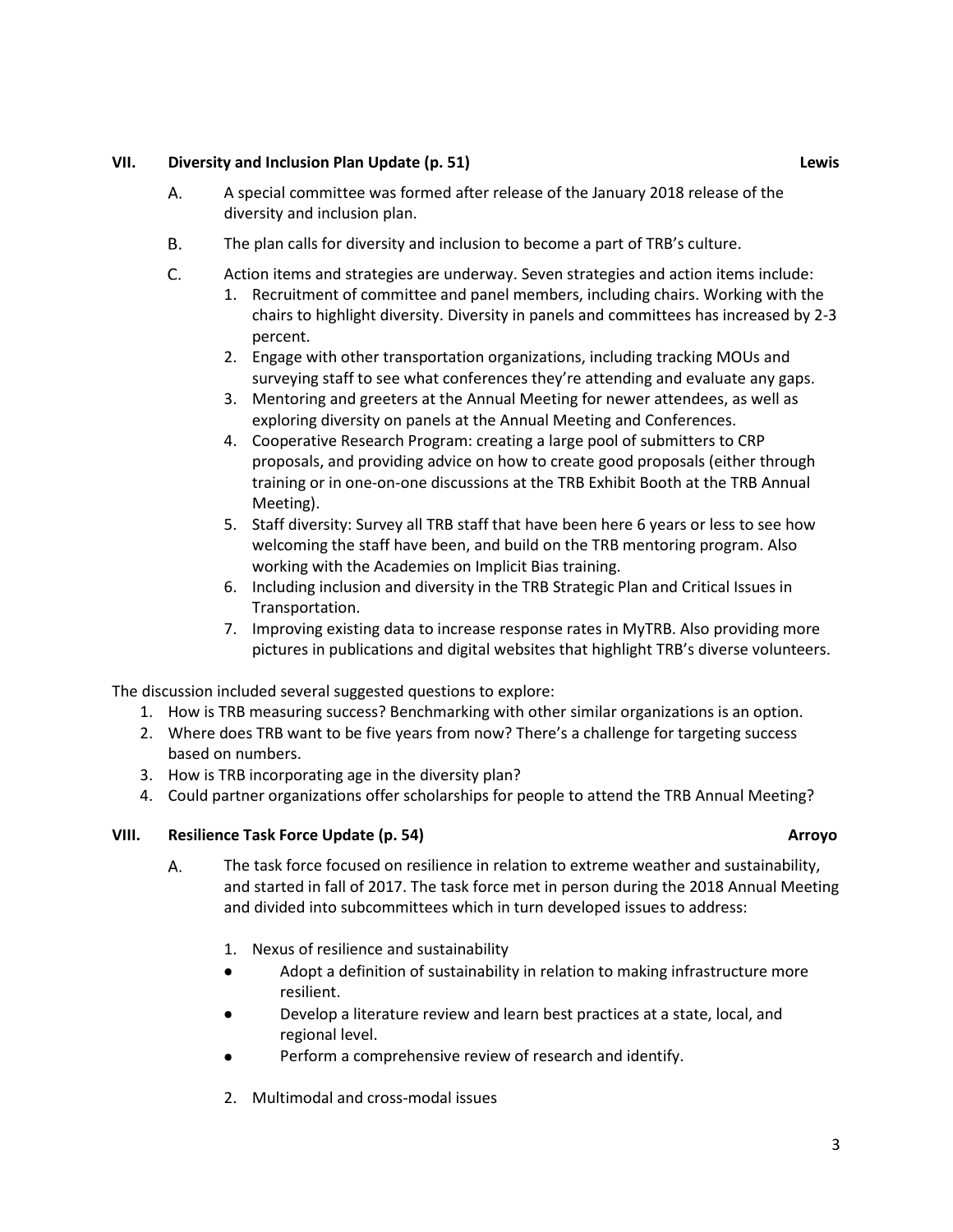- Call for research into multi-modal and inter-jurisdictional collaboration.
- Work with the goods movement community to better understand how transportation agencies can help facilitate large-scale modal "flexing" (movement of goods via non-primary networks) to help minimize freight flow disruptions.
- Actively encourage all active resilience and sustainability-oriented committees to weave equity and inclusion into their activities as a fundamental theme.
- Promote research that helps better characterize and quantify the resilience benefits of modal diversification for passenger trips (along with sustainability co-benefits).
- Facilitate dialogues and/or forge research partnerships on the topic of resilience with other (non-transportation) sectors and utilities, including the business community.
- 3. Community Resilience
- Encourage committees to map and identify (in a generalized way) relevant authorities, levels of government, and other stakeholders that have a role in planning or providing transportation services or infrastructure, and those within sectors that rely on transportation services.
- Consider participating in a community resilience stakeholders group. This group should be used to periodically check in with relevant groups to determine whether TRB research and outreach efforts are meeting the needs of communities, and where to make improvements.
- Use existing TRB publications more effectively as communication tools. Easy-todigest publications, like *TR News*, could be used to communicate best practices in transportation that foster community resilience, and to engage with stakeholders at the community level.
- Revisit the Resilience Section's Communications Plan to determine any updates needed to ensure wide dissemination of TRB's resilience work, gathering input from organizations that work on community resilience in this process (e.g., Resilient America Roundtable, USDN, etc.). In the near term, work with the National Academies' new Climate Communications Initiative.
- 4. Cost and Financing
- Encourage agencies that provide funding opportunities to communicate these opportunities at TRB committee meetings and other convening activities.
- Use the TRB Annual Meeting to educate and highlight existing funding methods and flexibilities.
- Create case studies of how states, cities, and others have financed climate adaptation projects.
- Assist FHWA, FTA, and FEMA in providing information as they develop guidance to leverage emergency funding for resiliency.
- Highlight findings of soon-to-be-completed TRB research on benefit-cost analysis methods (e.g., ACRP 02-78, NCHRP 20-101). Encourage additional CRP research to further improve benefit-cost analyses and address gaps. Synthesize existing best practices in communicating economic tradeoffs of resilience investments to decision makers.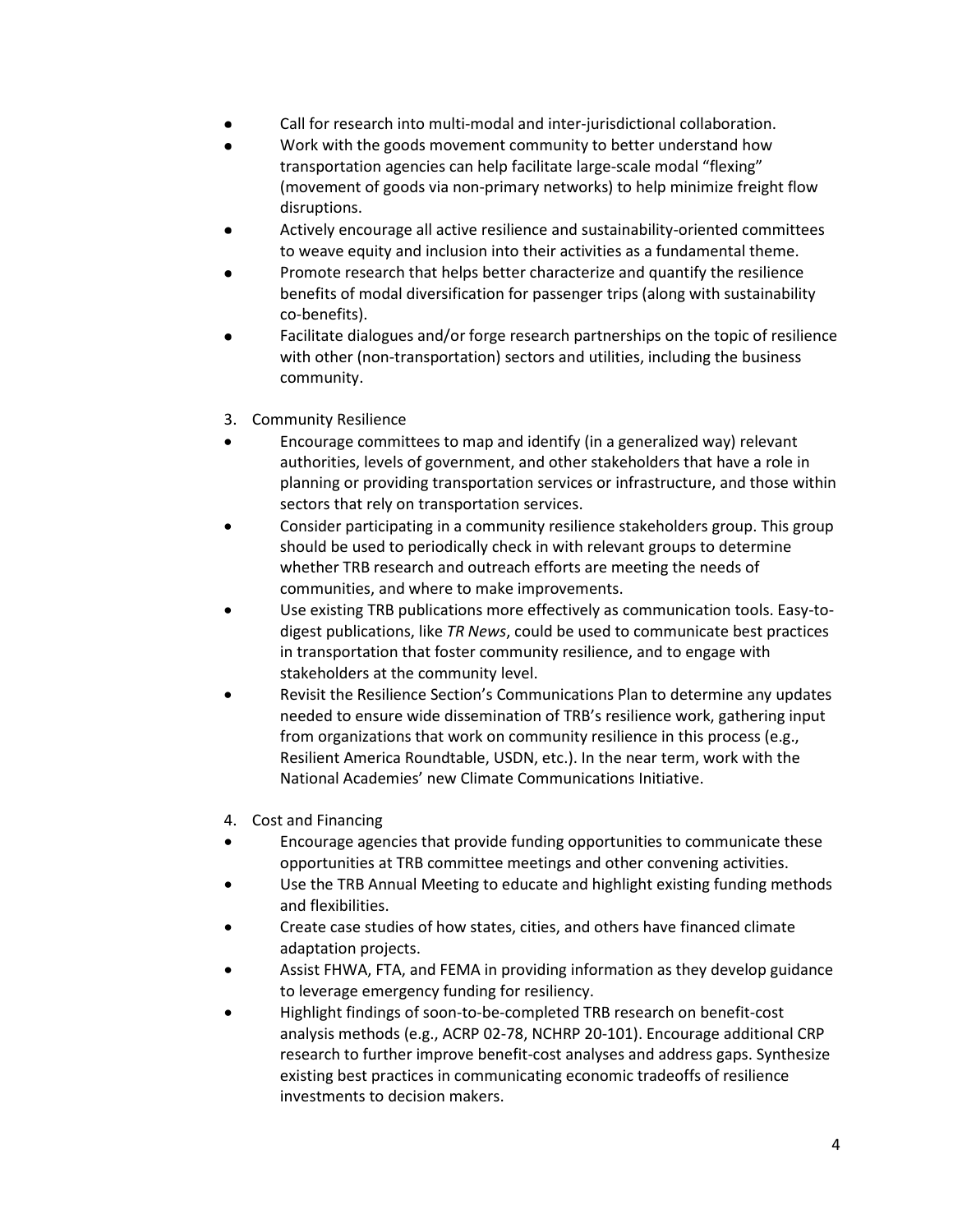- Encourage CRP research to identify innovative options for resiliency funding and use committees and communications infrastructure to deliver findings to TRB stakeholders.
- **B.** The task force is improving efforts to communicate with communities to inform communities while meeting their needs and priorities within TRB's direction of research.
- $C_{\cdot}$ The group discussed a number of suggestions for the task force to consider:
	- Involve another stakeholder from the insurance agencies.
	- Involve other units from the National Academies, including the Gulf Research  $\bullet$ Program and Policy and Global Affairs, or report on the collaboration from NASEM.
	- Intersect with homeland security and state security and management agencies. Adding this intersection will be beneficial for state DOTs.

## **IX. Break**

## **X. Development of New TRB Strategic Plan (p. 60) Pedersen Pedersen**

- Α. The Subcommittee on Planning and Policy Review (SPPR) will draft the next plan.
- В. The new Strategic Plan will need to be developed in context of financial uncertainty.
- C. TRB will build upon the current strategic plan as opposed to starting from scratch. This effort will incorporate additional plans that have been developed in the past five years. TRB will not conduct an extensive outreach regarding the plan, but will be reaching out to committees for feedback.
- D. Timeline:
	- TRB staff will review the vision, mission, strategic goals, and the SPPR will  $\bullet$ discuss feedback in their October 2018 meeting.
	- SPPR will present draft vision, mission, goals, and strategies at the January 2019 Executive Committee meeting.
	- SPPR will be reviewing the feedback and finalizing in June 2019.
- E. The strategic plan may potentially include how to:
	- Meet sponsor needs
	- $\bullet$ Address critical issues in transportation
	- Diversify TRB's revenue sources
	- Develop contingency plans
	- Take advantage of technology and digital communications
- $F_{\rm{H}}$ Participants discussed how the NRC's Strategic Plan effort will overlap TRB's Strategic Plan's effort in time, and discussed adding contingency planning to adapt the TRB plan to the NRC plan. The conversation also included a suggestion to add global issues to the plan.

### **XI. Critical Issues in Transportation (p. 63)** Turnbull **Turnbull Turnbull**

- A. The critical issues document will consist of two versions:
	- Main report that is detailed and lays out 73 critical issues at a granular level.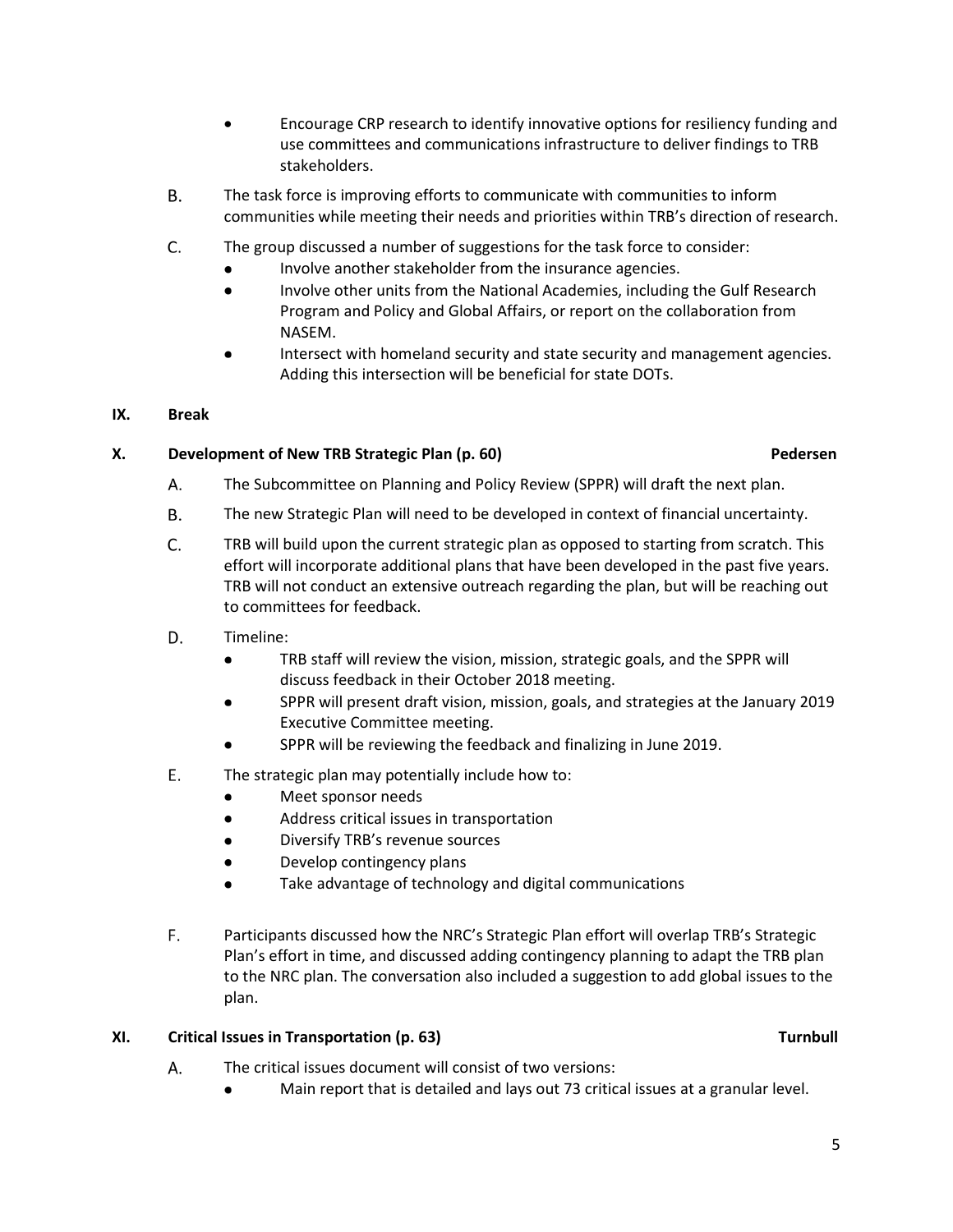- Product based on the main report that would be written for the general public, geared more toward policy makers, government, the media, and lay readers. This product will have a digital and print component.
- **B.** Main messages:
	- This is a transformational time for transportation.
	- $\bullet$ Transportation exists to support broader societal goals.
	- How do we help people see themselves within TRB?
- C. Dan Sperling: Setting the stage for the discussion on automated vehicles (AVs) and shared mobility
	- $\bullet$ Dr. Sperling discussed what he terms as the "three revolutions" – automated/connected vehicles, sharing, and electrification.
	- He posed policy questions to the group, exploring how fast this transition will be, how safe, and what the consumer demand will look like.
	- These "three revolutions" have the ability to create a sustainable and equitable world, only if the vehicles are part of a mobility as a service approach. If society superimposes these vehicles on our current transportation patterns, then we'll be traveling a lot more. If these three revolutions work together, we'll reach the sustainability and equity goals in society.

## **XII. Lunch**

## **XIII. Forum on Preparing for AVs and Shared Mobility Systems (p. 92) Norman**

- A. The Forum is an official activity of the National Academies of Sciences, Engineering, and Medicine.
	- Forum started in February 2018, met in May 2018 and will meet again in July  $\bullet$ 2018.
	- Approximately 40 organizations and entities participating.
- **B.** Initial products:
	- White paper:
		- Initial version prepared by TRB staff at the request of Forum participants
		- Peer-reviewed by Forum participants
		- Final draft expected to be available in time for the Forum's July meeting
		- Will be published as a TRB e-circular
		- Will be reviewed for updates on an annual basis
	- Research Needs Catalogue
		- **FICH** Forum members have identified 125 key research needs across five primary focus areas
		- These have been grouped into approximately 35 subareas
		- This effort is being carried out in conjunction with an NCHRP project that is updating the research roadmap specifically for NCHRP projects in this area
	- The forum will develop a top ten priority research list.
	- A directory of information resources, which includes completed reports that directly relate to the mission of the Forum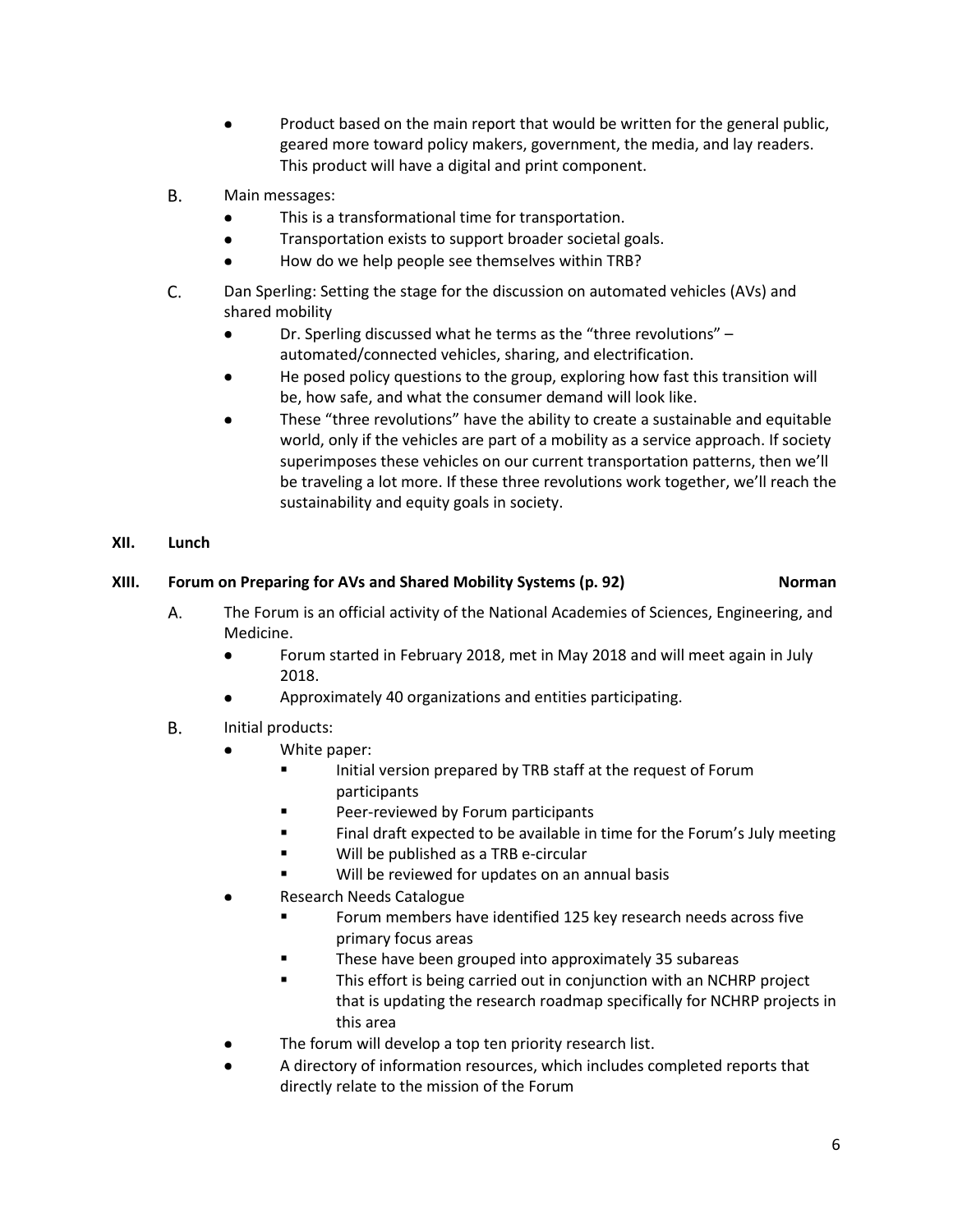- A forum website that is expected to be launched at the July meeting.
- C. Automated Vehicles Symposium 2018 (AVS2018) presence, which will attract about 1,500 attendees:
	- $\bullet$ Breakout session to discuss these research priorities
	- Presentation by Neil Pedersen at a plenary session  $\bullet$

### **XIV. Policy Session on Electric Vehicles (p. 106) Turnbull**

- Α. [Russell Houston,](http://onlinepubs.trb.org/onlinepubs/excomm/18-06-Houston.pdf) Associate Executive Director of TRB, presented an overview of TRB's work on Electric Vehicles.
- **B.** [Timothy E. Lipman](http://onlinepubs.trb.org/onlinepubs/excomm/18-06-Lipman.pdf) is an energy and environmental technology, economics, and policy researcher and lecturer with the University of California, Berkeley. He is serving as co-Director for the campus's Transportation Sustainability Research Center (TSRC), based at the Institute of Transportation Studies, and is also director of the Northern California Center for Alternative Transportation Fuels and Advanced Vehicle Technologies (NorthCAT) effort.
	- Electric Vehicle (EV) and battery technologies are progressing rapidly
	- Vehicle charging infrastructure and innovative new approaches
	- "Vehicle-Grid Integration" (VGI) offers potential for reduced EV charging costs as well as improved grid operations
	- EVs are making inroads in Medium/Heavy Duty markets as well as Light-Duty Markets
	- Overview of hydrogen and fuel cell technologies
- $C_{\cdot}$ Peter Kosak is the former executive director of General Motors (GM) Urban Mobility where he helped pioneer GM's urban mobility and shared-use strategies, developed new mobility technical and operational capabilities, and led the company's first market deployments globally.
	- Ride sharing will be a catalyst for electrification in vehicles and will change how vehicles are owned. Original Equipment Manufacturers (OEMs) will need to fit into a broader mobility ecosystem.
	- The idea of fractional ownership and fractional use will help those who own cars get an income on the weekends.
	- Locations where cars are stored and where cars are driven should determine where charging stations should be placed.
	- Once society transitions to automation, Mr. Kosak suggests that cars will be used to drive others around in level 3 or 4 autonomous while the owner is not using it. Renting out an autonomous car while at work will enable the car owner to profit off of an unused vehicle, rather than it sitting in a garage or parking lot.
	- He finds that public private partnerships, in addition to policies, will propel electric vehicle deployment in a way that will increase sharing, reduce congestion, and provide economic opportunities.
- D. [Daniel Bowermaster](http://onlinepubs.trb.org/onlinepubs/excomm/18-06-Bowermaster.pdf) is the program manager for electric transportation at the Electric Power Research Institute (EPRI), an independent non-profit center for public interest energy and environmental research.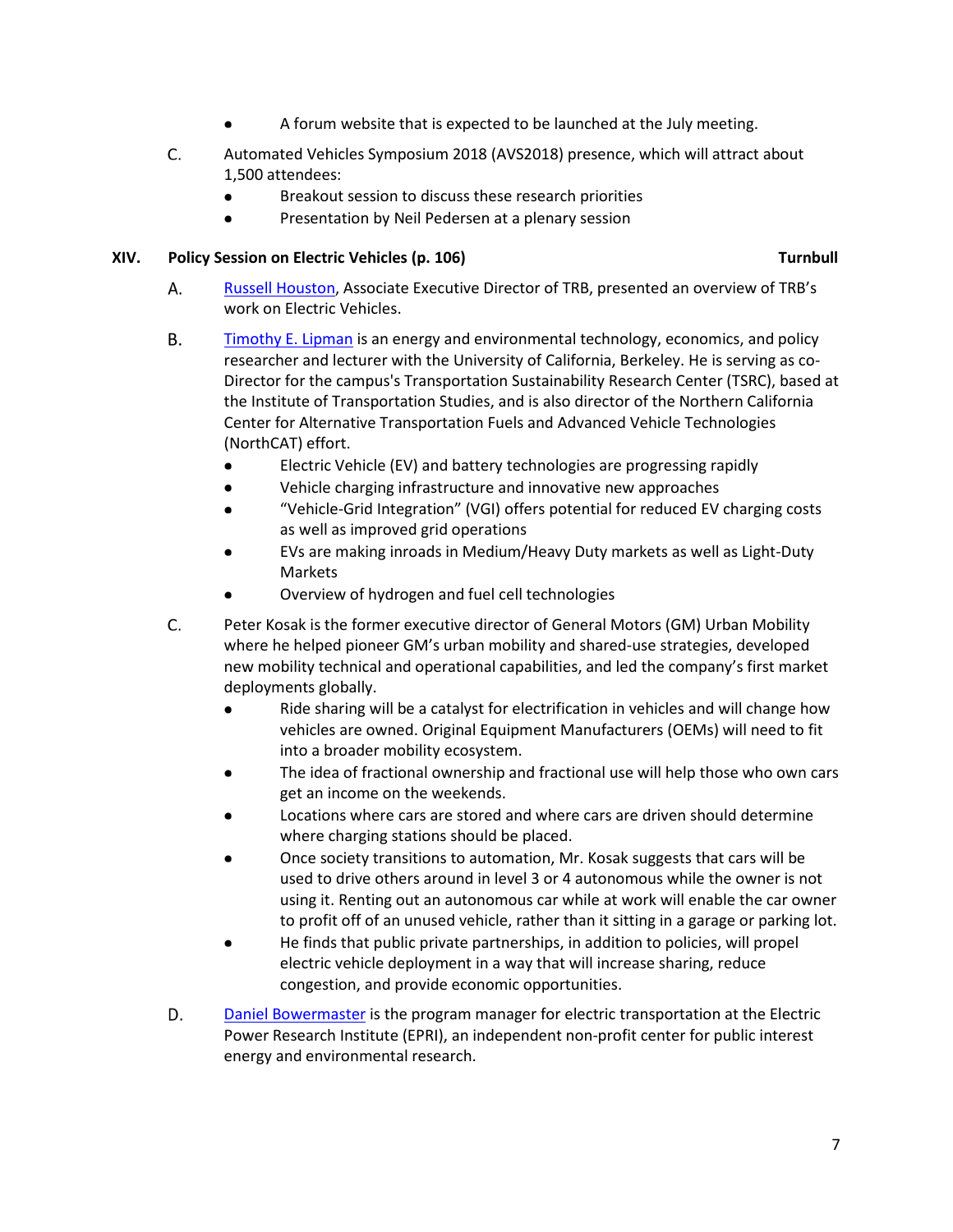- Mr. Bowermaster presented information about the impact of electric vehicles on the electric grid. There should be about one million EVs on the road in the United States by 2019.
- Utilities are proposing approximately \$2.8 billion in electric vehicle charging infrastructure.
- Mr. Bowermaster explored the idea of utilities providing DC-as-a-service, to provide fast charging voltage to customers. EVs can be a huge grid resource. Scalability and security are needed at the lowest possible cost. EV success is contingent upon the reliability or availability of grid services.

### **XV. Plenary Discussion Turnbull**

- А. Vicki Arroyo, Georgetown Climate Center: Georgetown has been focusing on working with the states with implementing electric vehicles and reports making progress. For example, states are using the Volkswagen emissions cheating scandal penalty fines to invest in reducing emissions. California has been leading the way and influencing China. The Georgetown Climate Center is hosting regional listening sessions to engage the public on reducing emissions at the local level. Many states are creating their own emissions targets. Without additional policy, particularly on encouraging shared AVs, Arroyo reports that it will be challenging to reach emissions goals.
- **B.** Michael Berube, U.S. Department of Energy (DOE): DOE has been providing federal research to reduce the cost of electric vehicle (EV) batteries. With DOE research, they are working to get EV Battery Packs to less than \$100 / kWh. DOE is trying to develop a Silicon High Voltage Lithium Nickel Manganese Cobalt Oxide (NMC) battery by 2022. As renewables come on board, can we charge all these cars quickly at high power without stressing and costing the grid? We need to somehow charge during the day (80 percent can be charged at home). Can you use trucks to put energy back into buildings? DOE is researching trucking, charging at multi-unit dwellings, and what does it mean to have EVs at maximum volume, etc.

General questions and comments:

- 1. Explore the psychology of customers, including what motivates them (social, economic, and environmental factors).
- 2. Where does the research need to take place?
	- Exploring the psychology of user behavior or stakeholder behavior.
	- $\bullet$ We are past the early adopter phase and now into the early market. How do we customize regional solutions?
	- Look at the Air B&B model, but for cars. How do you let people lend their cars out and then be able to have them on demand?
- 3. Presently, there is a huge congestion problem for cities and airports, and local government needs to be involved.
- 4. Sharing and electrification sounds like "eating your spinach" and automation is what Americans want. The cost of electrification will need to decrease, and once that happens, it won't be like "eating your spinach."
- 5. Airbags were invented in the 1950's but it took decades for policy to shift and require that these devices become standard in cars.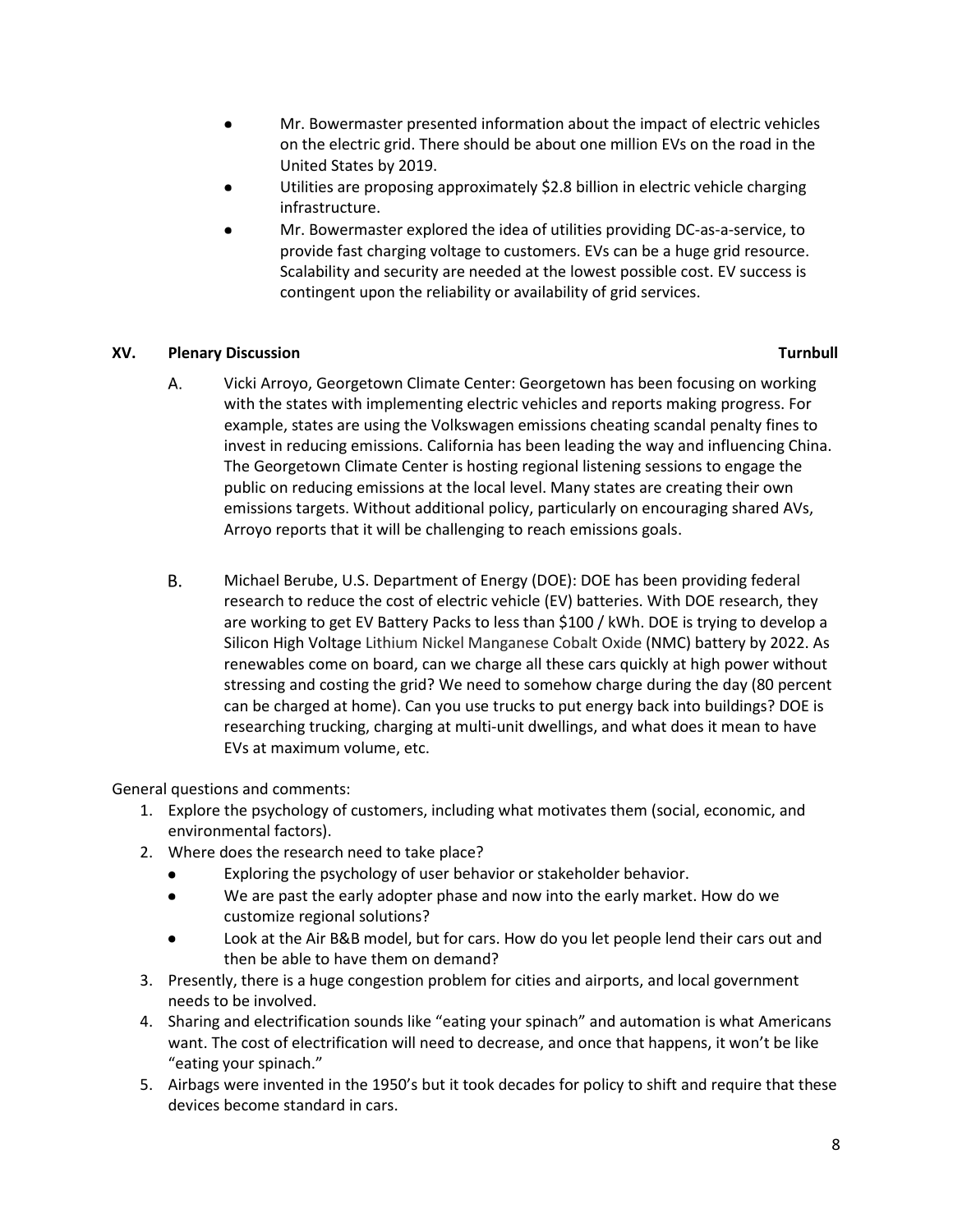- 6. Environmental and consumer psychology is important. Energy being put into the grid isn't necessarily good for the environment. It would be wrong to say that EVs are zero emission because it depends on where the grid is getting its energy.
- 7. How do we incentivize multiple occupant use and de-incentivize single occupancy?
- **XVI. Break**
- **XVII.** Breakout Groups **All All All All All All**

*XVIII.* **Break for Evening Activities and Reception**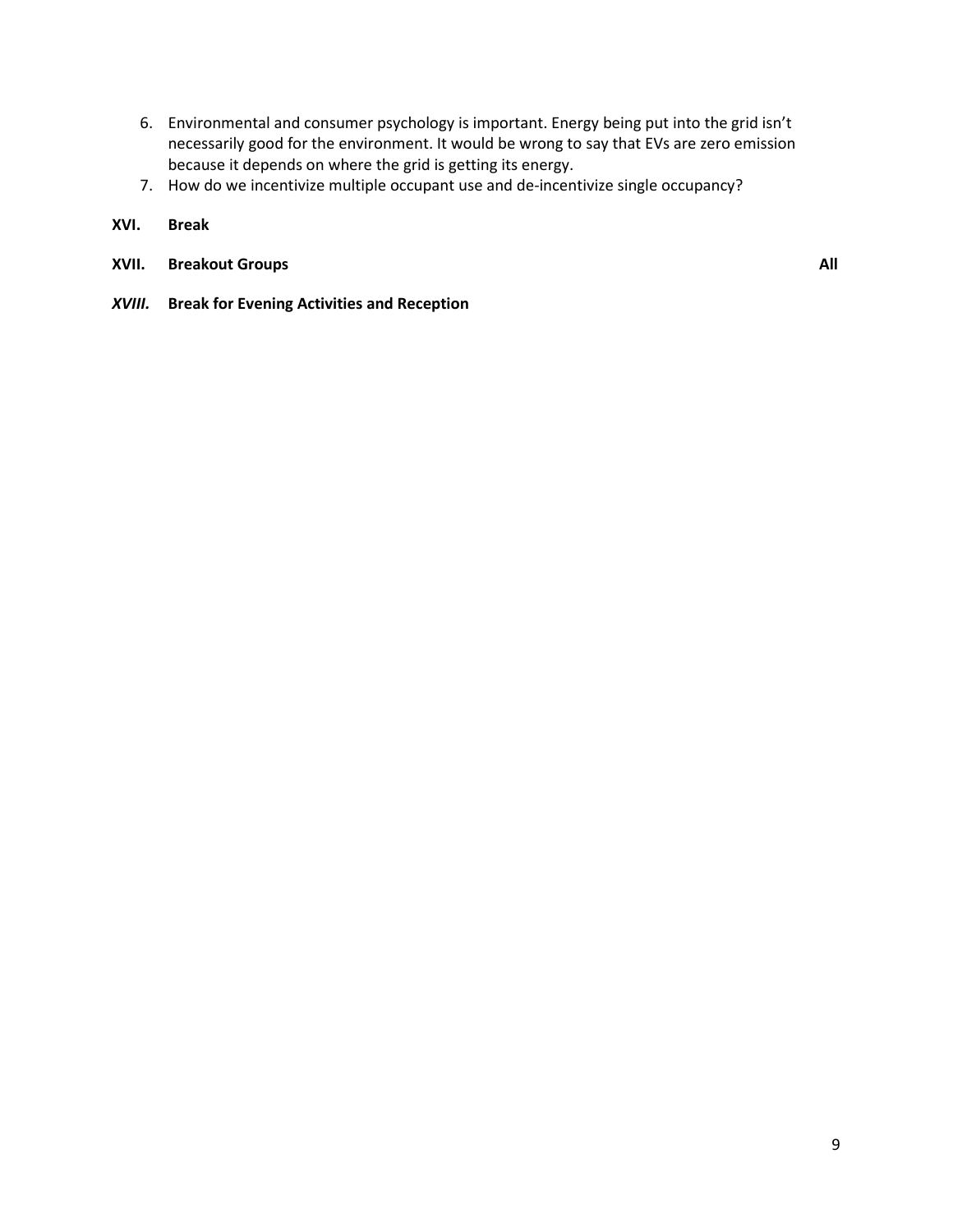### *June 14, 2018*

### **XIX. Rapporteur Reports from Breakouts Turnbull**

<http://www.trb.org/Main/TRBExecutiveCommitteeMinutes.aspx>

The rapporteurs summarized the discussions they had in their breakout groups about each presentation, and then discussed TRB's value proposition in relation to addressing challenges. The slides posted at the link above summarize the main themes of the breakout sessions.

### А. **["The Big Picture" Breakout Report](http://onlinepubs.trb.org/onlinepubs/ExComm/18-06-Ballard.pdf) Ballard**

- Costs of noncarbon electricity generation have declined steadily, independent of fossil fuel market volatility.
- Value and effectiveness of EV uptake will vary with regional density and user objectives for mobility.
- There are many use scenarios for EVs and shared mobility individual choices will reflect individual circumstances.
- The mobility system has a large installed base and many moving parts modeling how EVs can fit and how EV use may grow is challenging.

### **B. [Electric Vehicles and the Automated Vehicle Revolution](http://onlinepubs.trb.org/onlinepubs/ExComm/18-06-Sperling.pdf) Sperling**

- Vision: AVs+EVs+pooling = triple bottom line (sustainability)
- New models for car use and ownership.
- EVs for ride-hailing (eg, Maven could be a good business model and marketing strategy
- E-buses: how promising?
- What are the implications for transportation funding (fuel taxes)?
- Equity: accessibility and cost
- Behavior: willingness to share, give up car ownership, what about elderly travelers?
- What is the national role in safety standards for AVs?

### C. **[The Electric Grid Breakout Report](http://onlinepubs.trb.org/onlinepubs/ExComm/18-06-Hendrickson.pdf) All and Structure Control Control Area Hendrickson**

- Grid reliability and capability management are generally sufficient for EV rollout. Various generation alternatives exist (natural gas generation, delaying coal plant retirements, renewable energy, etc.).
- Key issue for grid is achieving cost effectiveness with scale up, especially for charging infrastructure (either fixed or induction).
- Multiple alternative fuels will likely compete for the foreseeable future (hydrogen, cng, electric, etc.)

### **XX. Discussion of Policy Session Follow Up Turnbull**

*A number of suggestions arose to follow up on the discussion of electrification:* 

- A. Idea-a-thon: Potentially work with TRB Young Members Council on how students can evaluate data.
- **B.** Convening events on workforce labor topics.
- C. Could TRB help organize research on promising practices for electrification?
- D. Looking at future scenarios and explore the impact that electrification would have on society.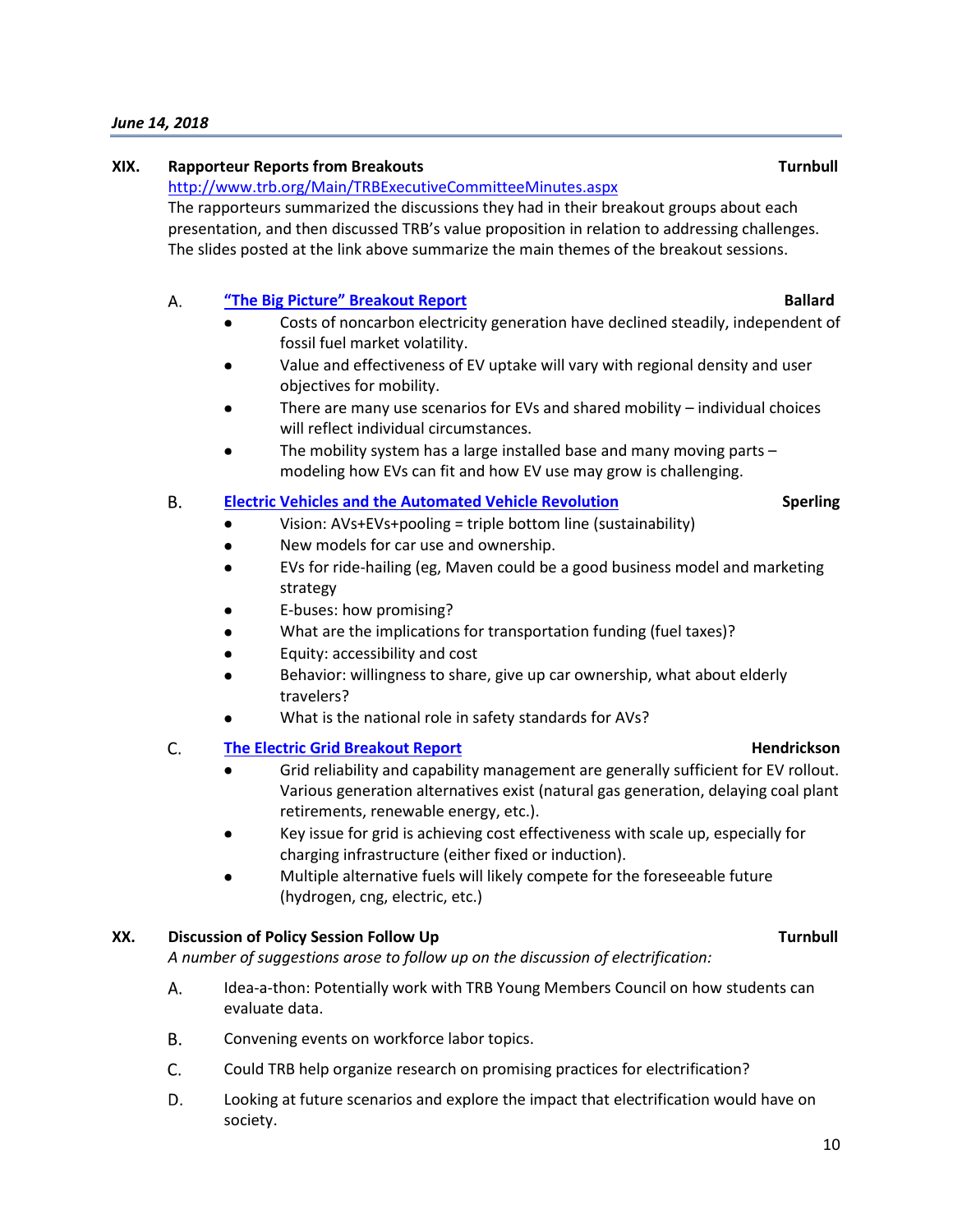### **XXI. Future Policy Sessions (p. 120) Houston Houston**

The Executive Committee learned about selecting either transportation's role in rural wellbeing, or transportation and artificial intelligence for the January 2019 policy session.

 $\triangleright$  Approved: Transportation's Role in Rural Wellbeing, while keeping the topic of artificial intelligence for consideration in the June 2019 Executive Committee meeting.

## **XXII.** Centennial Update (p. 127) **Houston**

- Α. TRB will publish a book featuring the work and impacts of the Transportation Research Board. The book will be 60,000 words in length that will document its history, key achievements, major programs, and the institutions and individuals that have supported TRB.
- В. The draft manuscript will be available in September 2018 and the book will be ready for distribution in January 2020. (Note: As of September 2018, the draft manuscript will be completed in October 2018.)
- C. The estimated budget for the Centennial Celebration is \$650,000.
- D. To participate, visit [www.TRB.org/centennial](http://www.trb.org/centennial) and become an individual (Century Club) and organizational (Century Patron) member. Both Century Club and Century Patron members receive recognition for their contribution in various locations including the book, website, and booths.
- **XXIII. Break**

## **XXIV. Technical Activities Update (p. 129) Brach/Park**

- Α. Technical Activities Council (TAC) Update
	- $\bullet$ TAC is undergoing a strategic alignment. TRB is not creating new committees right now and is exploring how to improve the management of committees.
	- TAC is exploring ways to improve internal and external communications.
		- **Internal communications includes communications between chairs and** volunteers, companies that are sending people to TRB, and between staff and volunteers.
			- External communications: TAC is interested in articulating the value of TRB to volunteers and prospective volunteers.
	- TAC is also exploring ways to identify new revenue sources, improve strategic coordination, and define what success means to our committees.
	- TAC explored the critical issues and took a survey of committee chairs on the list of critical issues and they ranked what they perceived to be the priorities.
	- Dr. Jon A. Epps, an expert in pavement and materials, has been nominated as the 2019 recipient of the Thomas B. Deen Distinguished Lectureship.
	- Inclusion and Diversity: committees would like to focus on communications to chairs on guidance and how committees can be a welcoming environment for all. Other ideas include training chairs, developing focus groups, and developing trading cards for information on the committees.
- **B.** Technical Activities Division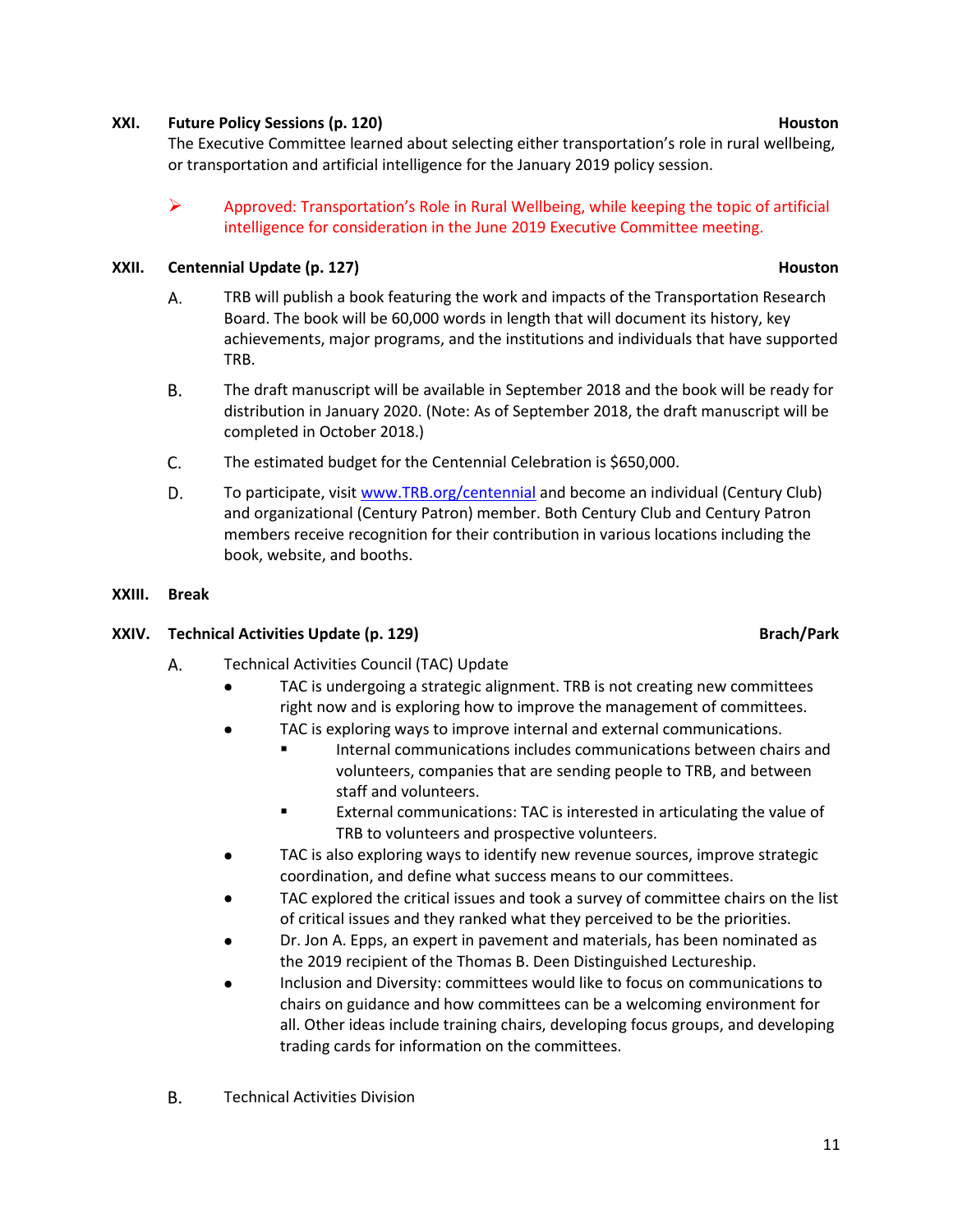- Verified Annual Meeting Attendees: 13,781
- Highlights of the 2018 meeting included the first *Careers in Motion* Career Fair, *War Games* workshop, New Attendee Welcome Session, and the new configuration for poster sessions.
- Accolades from public sector, academic, and general attendees were received about the 2018 Annual Meeting, including setting the gold standard for poster sessions and ensuring mobility for persons in wheelchairs, which has improved the overall experience of all attendees.
- 2019 Annual Meeting: New branding to be used for the meeting.
- Transportation Research Record: new website and peer review software rolled out spring 2018. If any Executive Committee members want to be involved with the TRR User Groups, email [PLockhart@nas.edu.](mailto:PLockhart@nas.edu)

## **XXV.** Marine Board Update (p. 138) Brooks and the example of the example of the example of the example of the example of the example of the example of the example of the example of the example of the example of the exampl

- Α. Marine Board areas of interest include automated ships, vehicles, shipping; safety; Arctic operations; and more.
- **B.** The Marine Board visited the Port of Savannah. Explored port operations, environmental problems of port deepening, and heard from manufacturers about supply change management.
- C. Two new policy studies: Review and Update U.S. Coast Guard Ship Stability Regulations (September 2018) and Update of National Naval Responsibility for Naval Engineering.
- D. Marine Board Call for Nominations for a 3-year year term

### **XXVI.** International Subcommittee (p. 141) **Brooks Brooks**

- А. The International Subcommittee is determining a baseline for an international activities performance program. The task force is trying to better determine the baseline data and is waiting for the next TRB Strategic Plan to be in place before determining what the growth should be.
- **B.** Subcommittee should be streamlined to those who are active members.
- $C_{1}$ Goal 1: Engagement of non-U.S. colleagues and partners. Metrics include:
	- Number of non-U.S. subscribers to the TRB E-Newsletter (adding more people,  $\bullet$ not countries)
	- Growth of TRID use by international users
	- Number of experts serving in CRP panels and standing committees from non-U.S. countries
	- How many international users for the TRR website
- D. Goal 2: Leverage bilateral international cooperative benefits
	- Increase patrons, exhibitors, attendees at meetings and conferences
	- $\bullet$ Increase webinar registration (given that the webinars are recorded and may not be viewed live)
- E. Goal 3: Provide guidance on new international activities
	- Better understand through qualitative narratives to determine value
- F. Goal 4: Facilitate Cooperative International Agreements